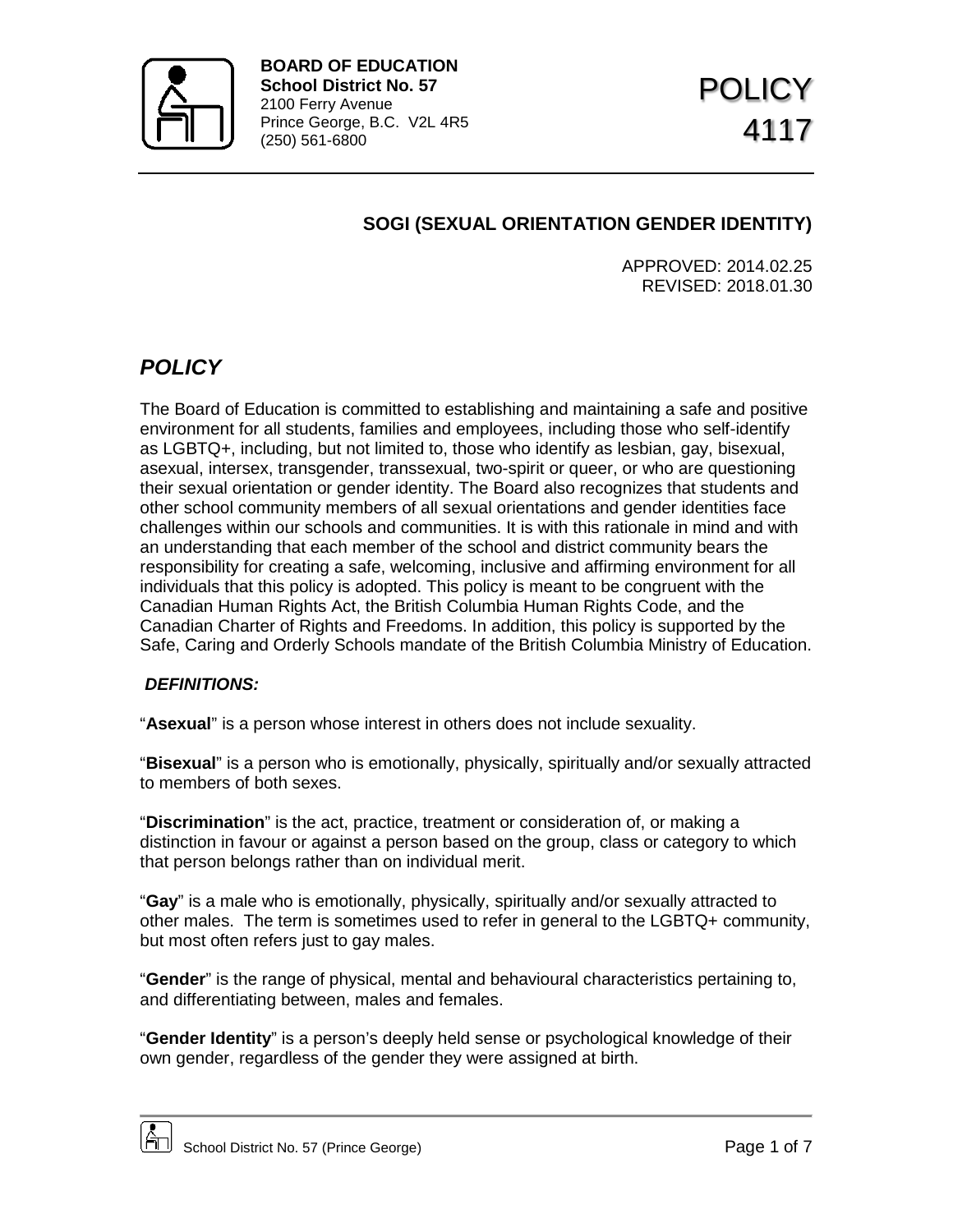#### SOGI (SEXUAL ORIENTATION GENDER IDENTITY)

"**Gender Non-conforming**" refers to people who do not follow other people's ideas or stereotypes about how they should look or act based on the female or male sex they were assigned at birth.

"**Homophobia**" is negative attitudes, feelings and practices towards people who are, or appear to be, LGBTQ+.

"**Intersex**" is a person who was born with a combination of male and female sex organs, genitals and/or chromosomes.

"**Lesbian**" is a female who is emotionally, physically, spiritually and/or sexually attracted to other females.

"**LGBTQ+**" refers specifically to lesbian, gay, bisexual, transgender/transsexual/twospirit, queer/questioning, but also as a general descriptor for the gay community and for issues related to gender identity and sexual orientation.

"**Queer**" has a history of being used as a derogatory name for members of the LGBTQ+ community and those whose sexual orientation or gender identity is perceived as such. Many people use this word in a positive way to refer to the LGBTQ+ community. They have reclaimed the term as their own. Not everyone believes this and sensitivity should be used when using or hearing it, as there are still many negative connotations with its use.

"**Pronoun**" a word that can function by itself as a noun phrase that refers to a person using it. Pronouns can be gender neutral (they/them, ze, zir, zeer/zeer)

"**Questioning**" refers to people who are in the process of exploring their sexual orientation or gender identity.

**"Sex and Gender"** are easy to confuse; however, they are two different concepts and terms: sex refers to the biological sex of person. Gender refers to their societal appearance, mannerisms, and roles.

"**Sexual identity**" is how a person perceives him- or herself. This may or may not agree with societal gender roles or biological sex.

"**Sexual orientation**" refers to which sex a person is emotionally, physically, spiritually and/or sexually attracted to.

"**Transgender**" refers to people whose sexual identity is different from their biological sex. Many transgender people feel they are neither male/boy nor female/girl specifically, and many feel as though their biological sex and their socialized gender do not match. Some transgender people choose to use medical intervention (hormone therapy and/or surgery) to have their outward appearance, more accurately reflect their gender identity. Some change their outward appearance, or gender expression, through clothing, hairstyles and mannerisms, and some do not.

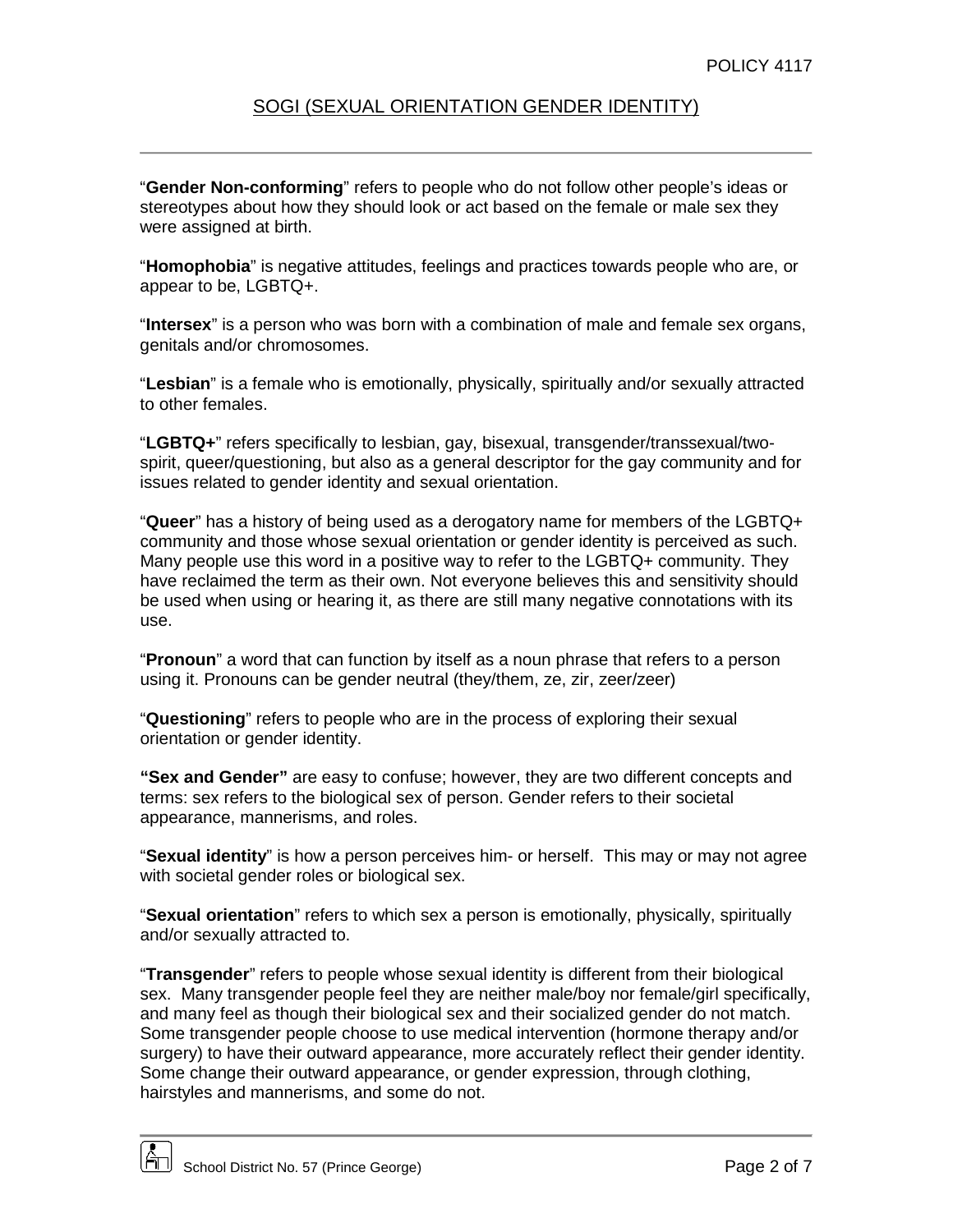"**Transphobia**" is negative attitudes, feelings and practices towards people who are, or appear to be, LGBTQ+.

"**Transsexual**" describes those individuals who use hormone therapy and/or surgery to alter their biological sex.

"**Two-spirit** "is an English translation of terms in various languages to describe a concept that appears in Native cultures across North America. Traditionally, the twospirit person was one who had received a gift from the Creator, that gift being the privilege to house both male and female spirits in their bodies. Being given the gift of two spirits meant that this individual had the ability to see the world from two perspectives at the same time. This greater vision was a gift to be shared with all, and as such, two-spirit people were revered as leaders, mediators, teachers, artists, seers, and spiritual guides. They were treated with the greatest respect, and held important spiritual and ceremonial responsibilities. Nowadays, two-spirit is the term by which many First Nations LGBTQ+ people identify themselves. In a broader sense, two-spirit is the term that can encompass an integration of alternative sexuality and/or alternative gender with Native spirituality.



Responsibility Centre: Superintendent of Schools References:

Policy 5131 (District Code of Student Conduct) BC Human Rights Code Ministerial Order 267/07 – Provincial Standards for Codes of Conduct Order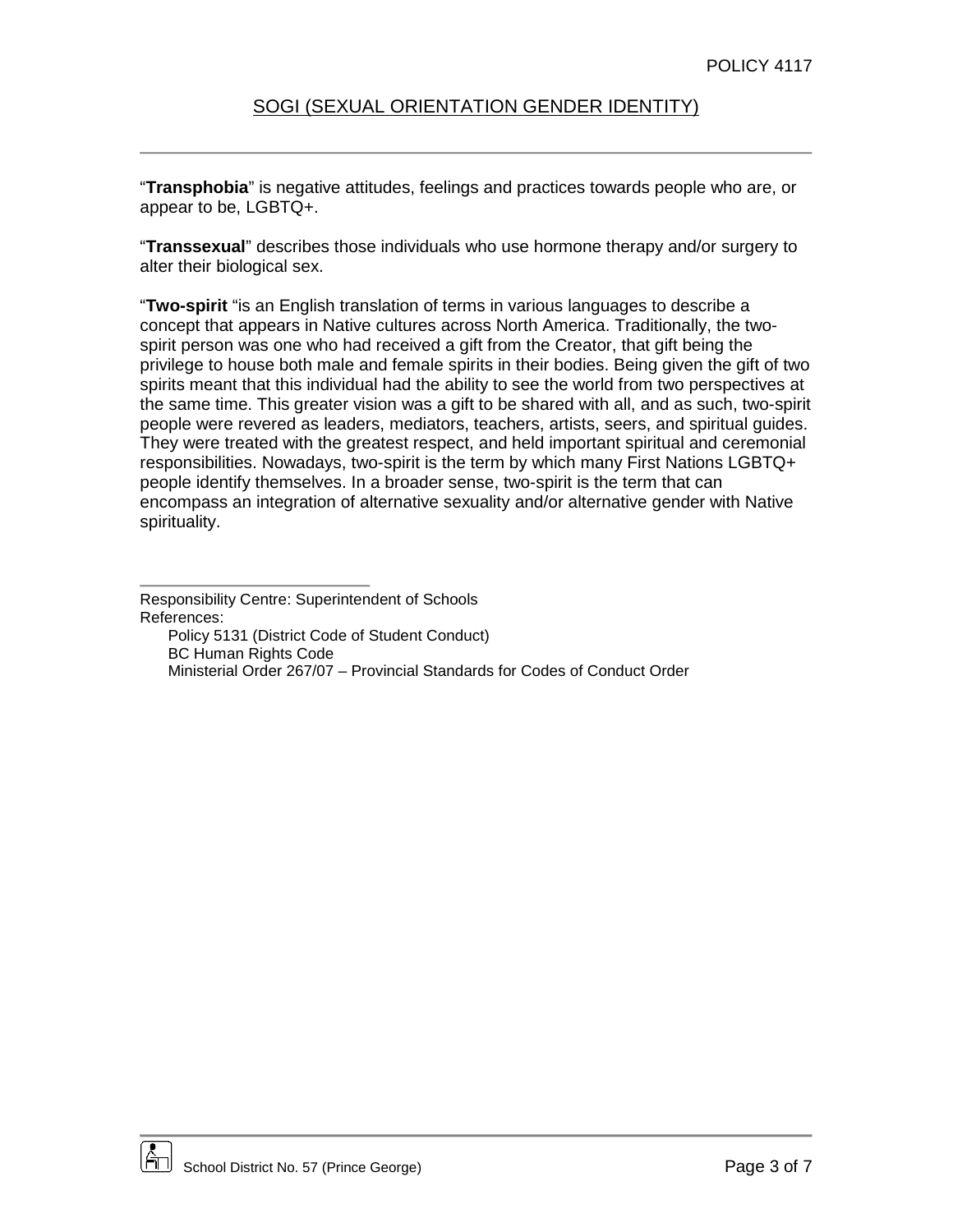## SOGI (SEXUAL ORIENTATION GENDER IDENTITY)

# *PREAMBLE*

The Board of Education recognizes and reaffirms its commitment to the antidiscrimination principles and values contained in the B.C. Human Rights Code, the *Canadian Human Rights Act* and the Canadian Charter of Rights and Freedoms. It also recognizes the need to provide a safe environment, free from harassment and discrimination, while ensuring that all students, employees and families, are treated with respect and dignity while being welcomed and included in all aspects of learning and school life.

Approved: 2014.02.25

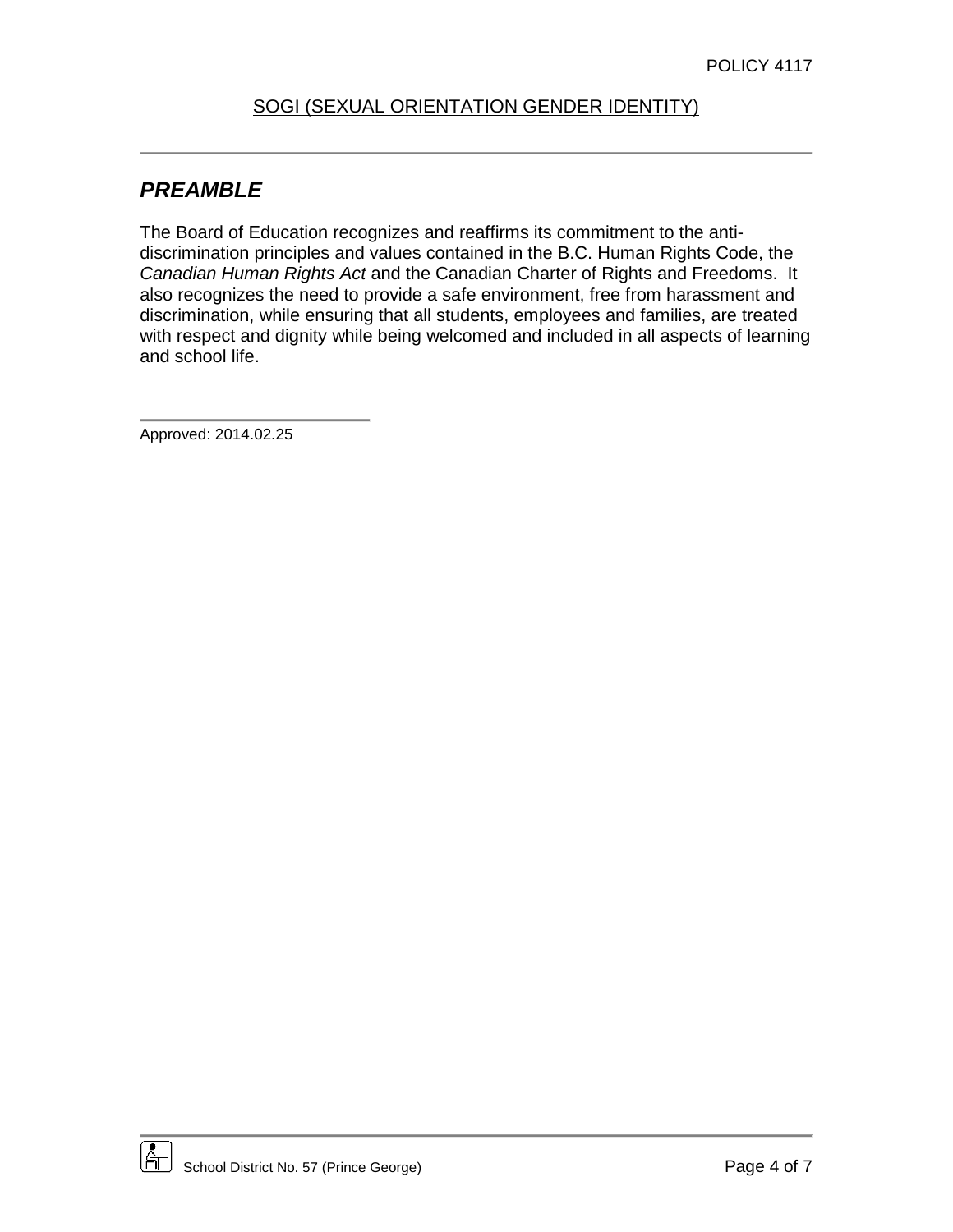#### *REGULATIONS:*

- 1. All students, employees, contractors, volunteers, visitors and any other persons who use district facilities are expected to conduct themselves in accordance with the district's commitment to non-discrimination, human rights and cross-cultural understanding.
	- 1.1. School and classroom environments, including electronic environments and whenever students are within the jurisdiction of the school district, must be free of homophobic**/**transphobic language and behaviour. Authority for this jurisdiction is provided by Ministerial Order 267/07 – Provincial Standards for Codes of Conduct Order and Policy 5131 (District Code of Student Conduct.)
	- 1.2. It is expected that staff and students, and others when on school district property, will use language and behaviour that does not degrade, label, stereotype or incite hatred, prejudice, discrimination or harassment towards others on the basis of real or perceived sexual orientation, gender identity and/or gender expression.
	- 1.3. All employees will be sensitive to individual discriminatory attitudes and behaviours towards individuals who are, or appear to be, LGBTQ+ to ensure that all students are treated with fairness and respect.
	- 1.4. Allegations of homophobic/transphobic language or behaviour or discrimination will be reported to the teacher or principal, in the case of students, volunteers or parents, and to the immediate supervisor in the case of employees.
	- 1.5. It is expected that complaints of discrimination or harassment based on sexual orientation, gender identity and/or gender expression are taken seriously and dealt with expeditiously and effectively through consistently applied policy and procedures.
	- 1.6. Students have the right to confidentiality of their official and/or affirming sex, gender, pronoun and name. Staff will not expose sexual orientation, gender identity, pronoun**,** and/or gender expression of students without their consent.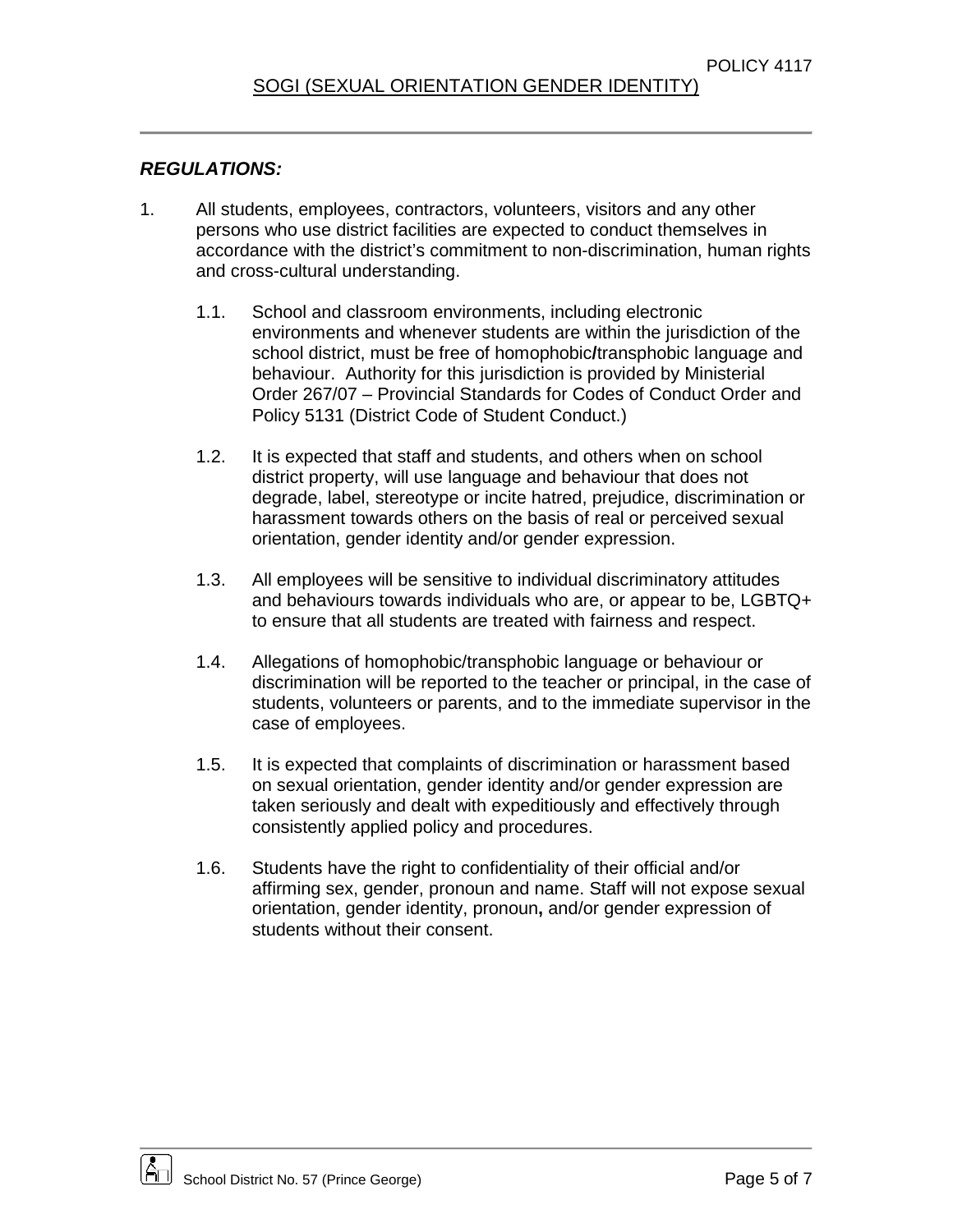- 1.7. Schools will focus on integrated and inclusive activities. Where gender segregated activities continue to exist, students will have the option to be included in the group that corresponds to their gender identity, or in the case of gender non-conforming students, the group they would like to participate in. LGBTQ+ students who play high school sports will follow the "Student Athlete Eligibility" process laid out in the BC School Sports (BCSS) handbook.
	- 1.7.1. See section iii D7: Student Athlete Gender in the current BCSS Handbook.
- 1.8. The district will make available single stall all genders washrooms at all school locations and worksites.
- 1.9. All students who desire increased privacy will be provided with a reasonable alternative washroom and/or changing area. Any alternative arrangements will be provided in a way that protects students' confidentiality.
- 1.10. All students shall have access to washroom and change facilities that align with their gender identity.
- 2. The district encourages staff to adapt and include current learning resources and strategies to provide opportunities for all students and staff to develop positive awareness with respect to human rights, anti-discrimination and cultural diversity related to LGBTQ+ students. The district will strive to eliminate the systemic inequities and barriers for members of the school community whose real or perceived identity is LGBTQ+ and demonstrate accountability in leadership so that everyone is treated with fairness and respect.
- 3. The district will provide opportunities for staff to develop their knowledge, skills, awareness, and behaviours to identify and eliminate homophobic/ transphobic practices and to foster dialogue that creates understanding and respect for diversity.
- 4. The district will further provide school principals and vice-principals, and other school district staff as required, with training and/or resources so they are informed about human rights, anti-homophobia/anti-transphobia, discrimination, cultural diversity and harassment.